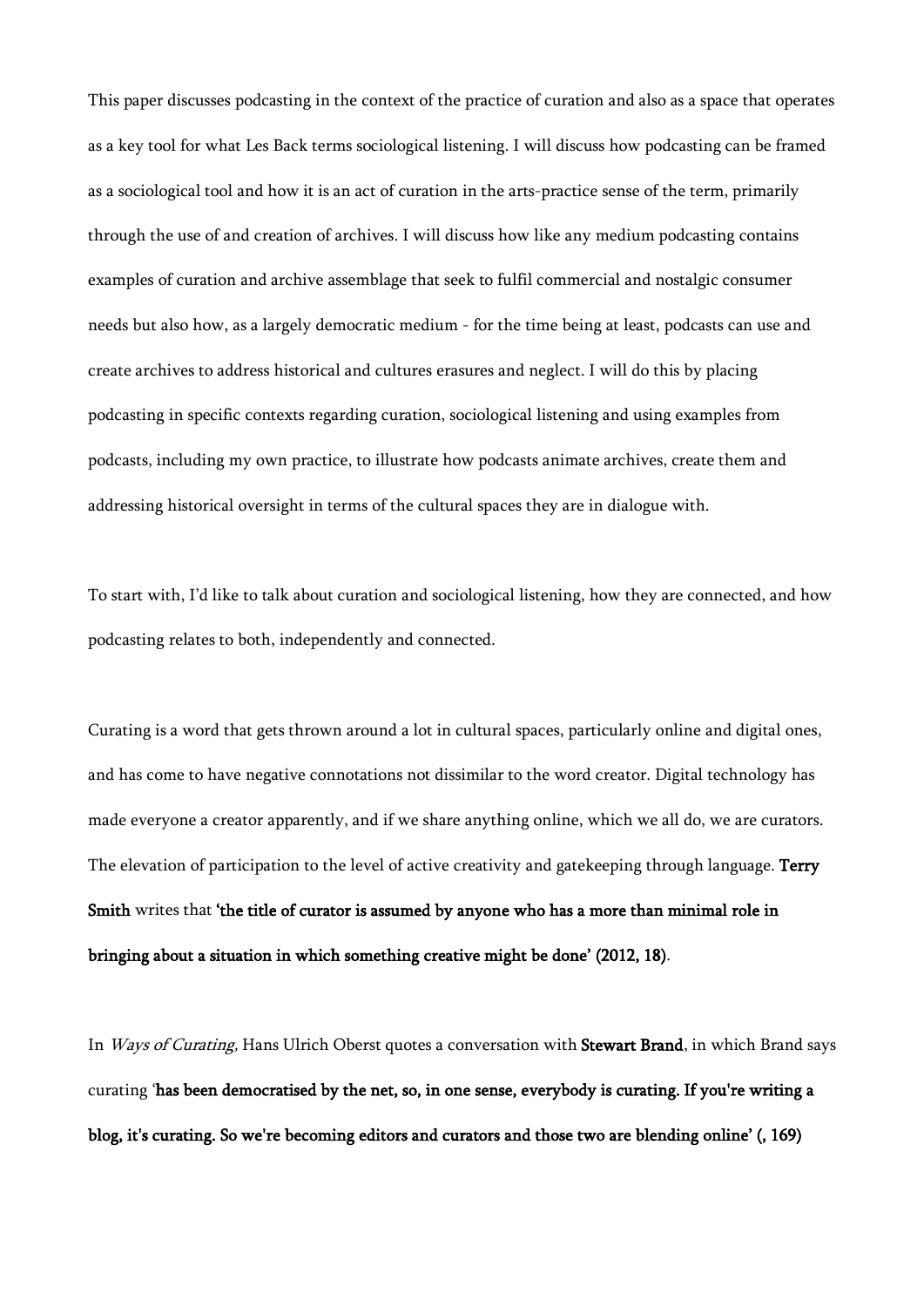These are ideas that will be familiar to anyone with even a cursory engagement with media commentary, but they fail to engage with how, through digital spaces such as those occupied but podcasting, curation as it is traditionally understood has been embraced, energised and evolved. Oberst writes that 'A new generation of younger individuals is beginning to contribute to contemporary art and culture. Born in the age of digitization, this group [...] shares an irreverence for traditional notions of authorship and cultural heritage, something that is manifested in their work. They have instant knowledge and technological know how at their fingertips, and they rely on digital social platforms to showcase their new ideas and culturally iconoclastic approaches ( ,169-170)'

#### And

'We are already starting to witness visionary acts of digital curating, and curating will surely change as a generation native to digital tools begin to develop new formats. This generation has grown up in an entirely new world. Perhaps by learning from them, we can learn something about our future' ( , 171)

It is sage to assume that podcasters fall into this group and that some of those visionary acts of digital curation take the form of podcasts. This is because of the timing of podcasting's rise to coincide with an explosion of content creation on the internet by a variety of users from the mainstream of old, established traditional media but also from the fringes and from a variety of backgrounds and legacies. The negative result of so much content is noise, an apt term for this paper, a term relating to the amount of content being available online for consumers and a conjoined inability to make sense of it all and find 'meaningful' or 'worthwhile' cultural experiences. This is where it is important to consider the act of curation as a vital, active endeavour that helps parse from the noise, examples of work that is driven by a desire to provide those meaningful cultural experiences.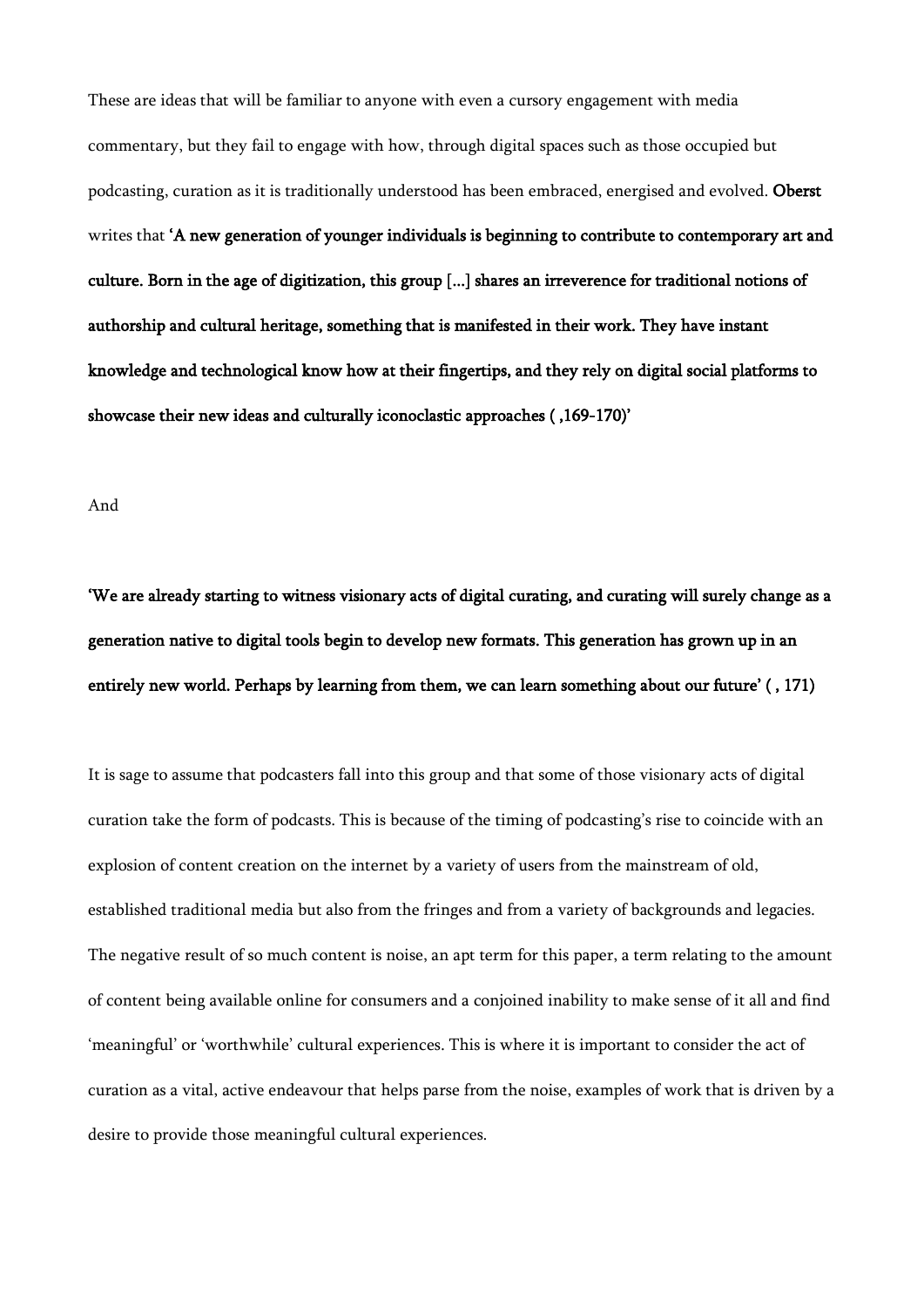Oberst, a renowned curator and someone responsible for detailing and engaging with the term and its shifts in the 21st century describes the role of the curator as follows:

'To create free space, not occupy existing space [...] the curator has to bridge gaps and build bridges between artists, the public institutions and other types of communities. The crux of this work is to build temporary communities by connecting different people and practices and creating the conditions for triggering sparks between them'.

 $($ , 154)

This temporary nature is key to **Oberst's** ideas about curation in the art world. He adds, beautifully, that 'curating after all produces ephemeral constellations with their own limited career span ( , 58). The Internet, the space where podcasting exists, is a space where the temporary is inherent, albeit with the paradox that it also contains permanence. People listen, read, watch, then move on. There's a beauty in this, in the multitude of experiences available to listeners and users, but some podcasters also understand that the Internet is a record, and through the publishing of podcasts there is the chance to create an archive that is politically representative.

# Fairchild writes that 'there is little doubt that popular culture has what we should call a 'politics', if only because it is a source of tremendous power, influence and learning' ( , 01).

Later on I will discuss a podcast that is actively political in terms of curation of content, but within all of the podcasts I will discuss today there is the desire to make a statement through their work, and much of this is done through curation.

The noise I mentioned previously also makes it difficult to listen, and now I would like to talk about how podcasts act as a sociological tool, using Les Back's ideas around sociological listening as a basis. In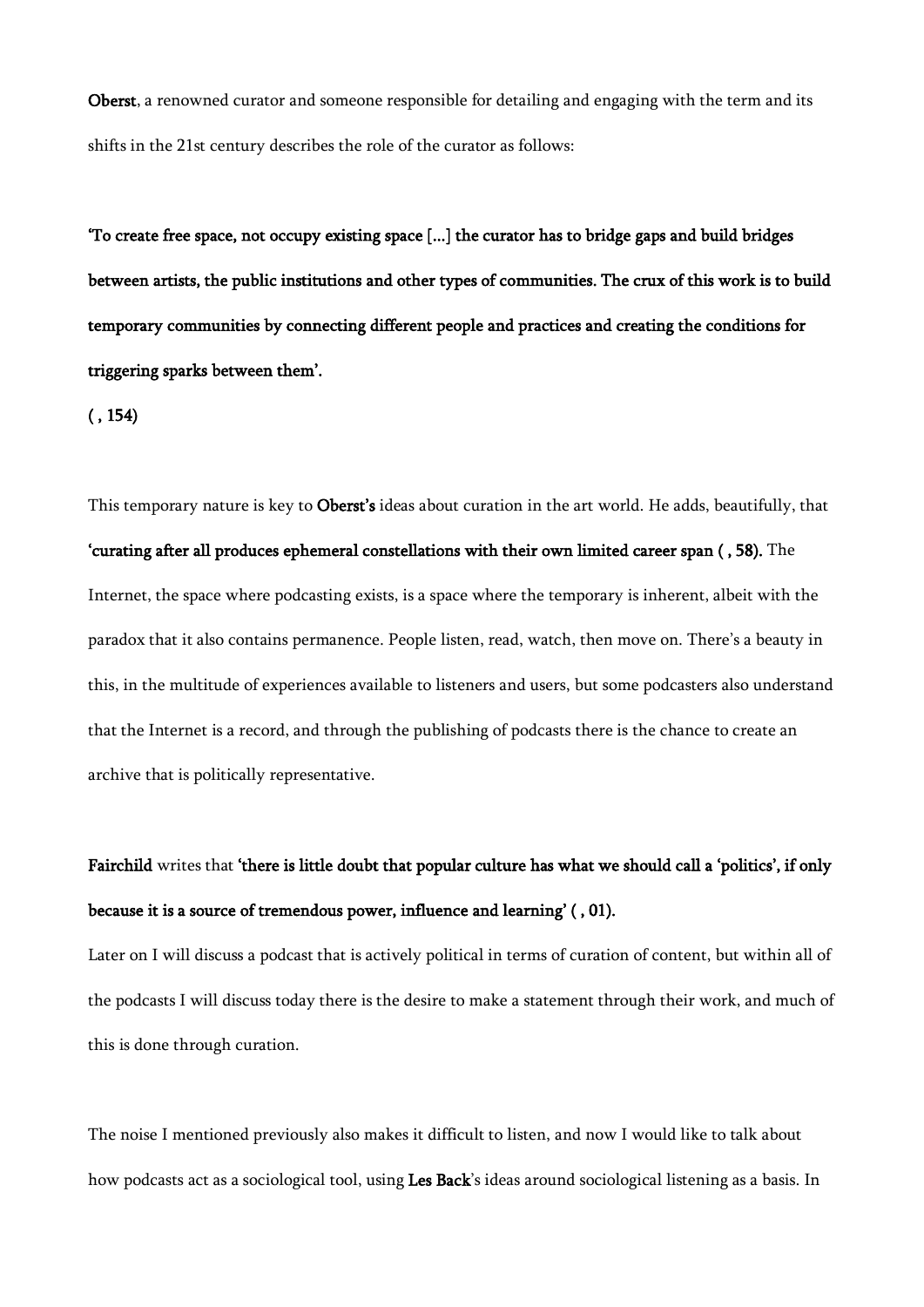The Art of Listening he writes that 'one of the values of the kind of sociological listening I want to argue for is the importance of living with doubt in the service of understanding, of trying to grapple with moral complexity ( , 14-15). Sociological listening is connected to the deep listening Back describes with Bull as 'involving 'practices of dialogue and procedures for investigation, transposition and interpretation' ( , 03-04). Both of these statements resonate with the potentiality of podcasting at its best, be it conversational, documentary or narrative. With the best podcasts, listeners are invited in to a sonic world where active listening is not only encouraged, but necessary, and the durational and creative freedom possible in the medium only further encourages active participation on the part of the listener in the most imaginative cases. Sociological listening is not passive and is best utilised in collaboration with material that itself, seeks to engage the listener in an active reshaping of culture and the world.

Bull and Back: 'Thinking with our ears offers an opportunity to augment our critical imaginations, to comprehend our world and our encounters with it according to multiple registers of feeling' ( , 03)

And

'The kind of listening we envision is not straightforward, not self-evident - it is not was listening. Rather, we have to to work toward what might be called agile listening and this involves attuning our ears to listen again to the multiple layers of meaning potentially embedded in the same sound '( , 03)

Sociological listening, deep listening, agile listening are all part of the process of critical thinking, something that is increasingly required but increasingly rare in both media engagement and media education. Buckingham describes it as 'a reflexive process, in which we constantly have to question our own preconceptions, interpretations and conclusions. It means avoiding the rush to judgement, and recognising the limitations of claims we make about what we know, and hence about how certain we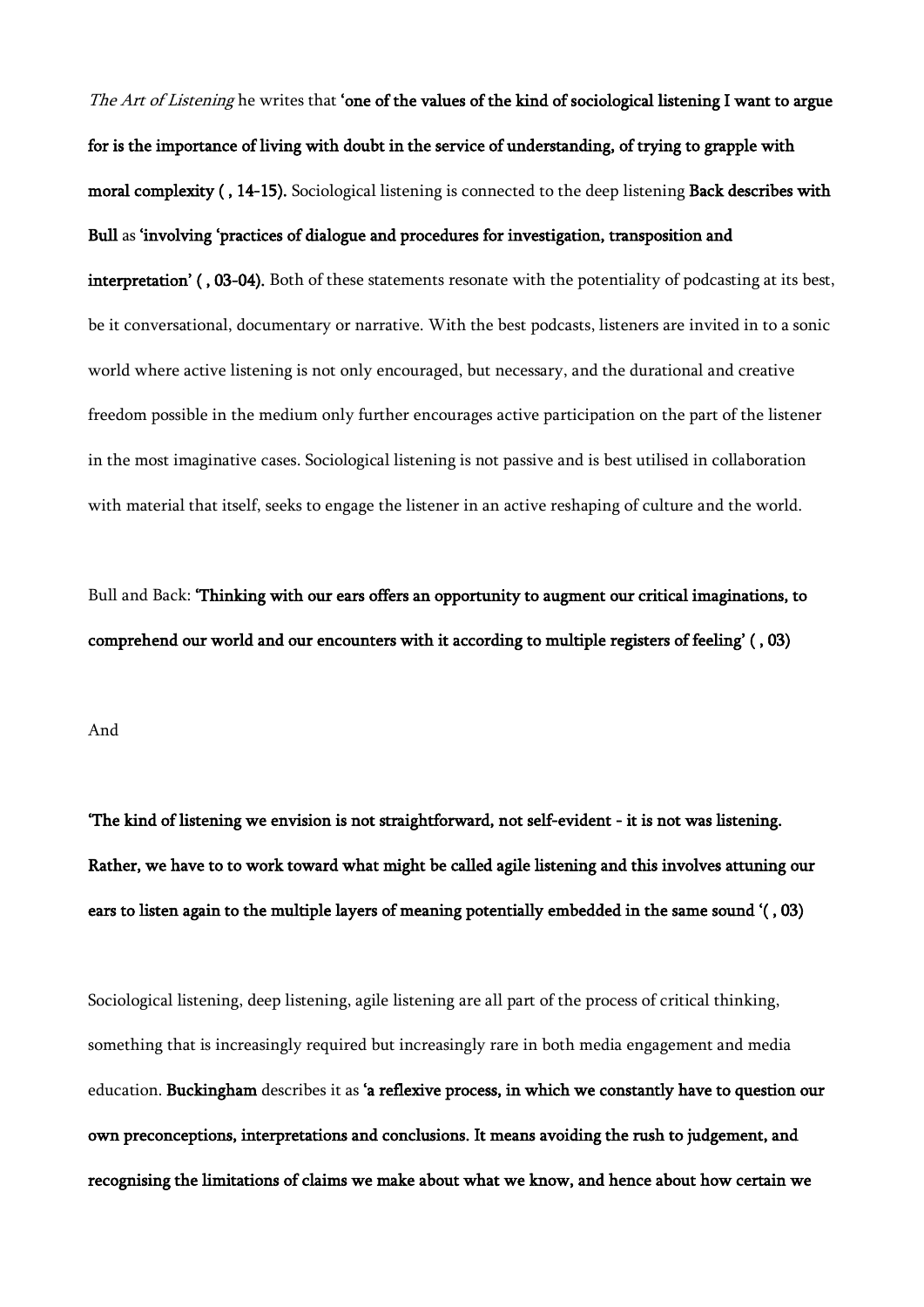can really be' (2019, 55). Again, there are parallels here with the language, tone and mission of Back's sociological listening but there are also connections with what Oberst is asking of curators. He says that:

'To make a collection is to find acquire organise and store items [...] It is also inevitably, a way of thinking about the world. The connections and principles that produce a collection contain assumptions, juxtapositions, findings, experimental possibilities and associations. Collection-making, you could say, is a method of producing knowledge' ( , 39)

Some of these mission statements have been taken up by podcasters, who use the podcast as a space to display and invite critical thinking and reflexivity. Some podcasters of course don't do this, some do it to different degrees and for some it is their reason d'etre.

I will now move on to some case studies, that show how these ideas are being put into practice across a variety of different podcasts.

First up I want to talk about some podcasts that animate the existing archives of their creators. This mining of the past can be seen as a purely negative and nostalgic practice.

## Simon Reynolds asks:

'Is nostalgia stopping our culture's ability to surge forward, or are we nostalgic precisely because our culture has stopped moving forward and so we inevitably look back to more momentous and dynamic times?' ( , xiv)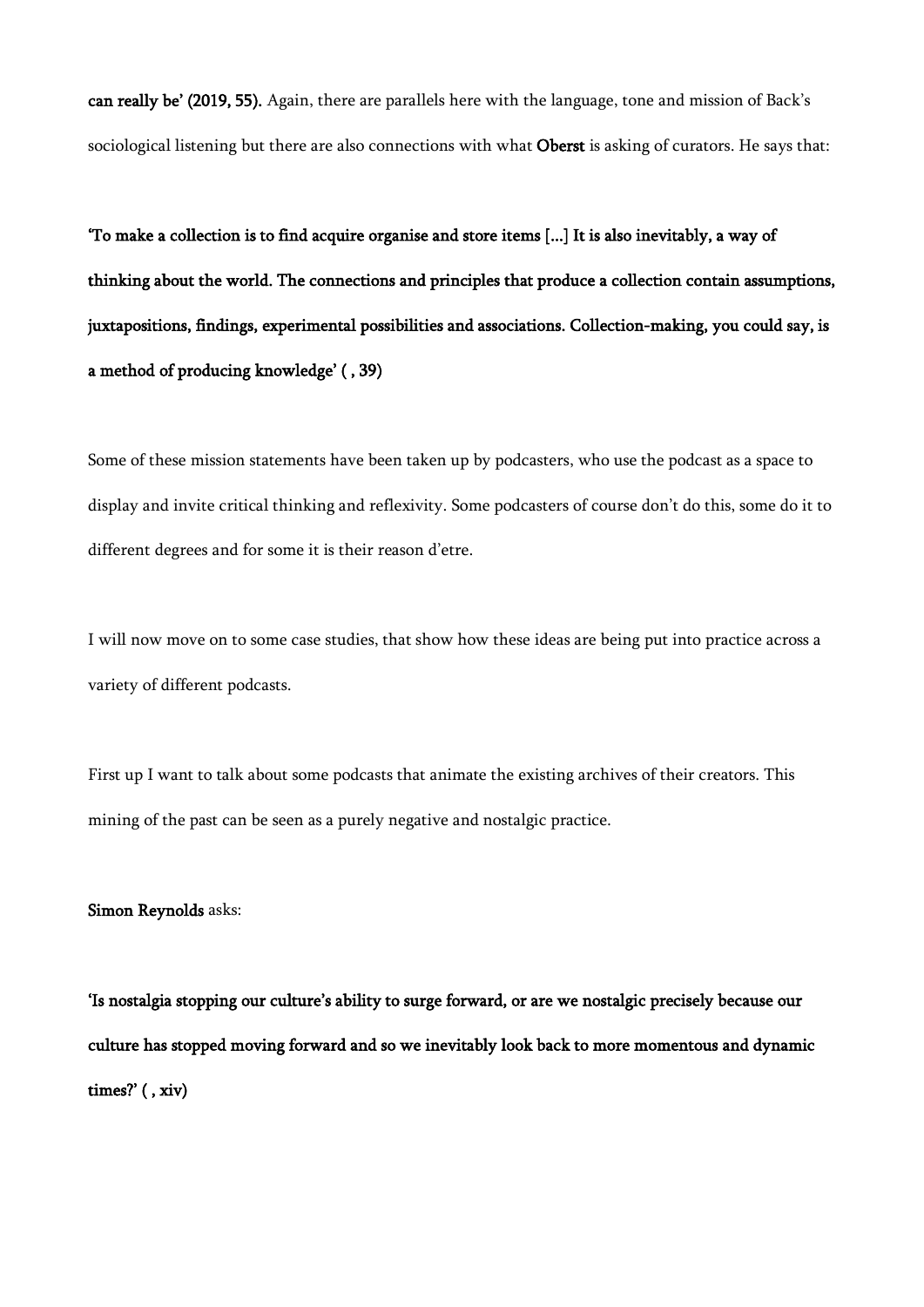There is definitely an aspect of nostalgia to this practice, which in my examples often simply repackage existing material under the guise of giving listeners access to a vault. Reynolds adds that:

'We've become victims of our ever-increasing capacity to store, organise, instantly access, and share vast amounts if cultural data. Not only has there never been a society so obsessed with the cultural artifacts of its immediate past, but there has never before been a society that is *able* to access the immediate past so easily and so copiously' ( , xxi)

Podcasters, like others in the digital space, can ask as gatekeepers and curators to help listeners wade through and make sense of all the 'stuff' and in some cases, have material that feeds nostalgic desire but also has cultural value in and of itself. The John Robb tapes (Slide) see the renowned music critic and musician sharing full, unedited recordings that formed the basis of earlier interviews he wrote, particularly for Sounds magazine in the late 1980s and early 1990s. In episode 1, he shares an early interview with Nirvana, recorded in America pre-Nevermind, pre-Teen Spirit. Here's a clip of Robb setting up the episode and the first part of the interview.

# (CLIP)

The audio of the interview is hard to hear, fuzzy, clearly recorded onto tape. This all adds to its perceived authenticity, and coupled with the fact that it's Kurt Cobain talking means the listener feels privy to a special moment, it feels like something lost has been uncovered. Even though it was never lost, it was just in storage. This is aided by Robb's contextual introduction and the fact that we are used to clear, crisp audio on podcasts, the sound of 'now', juxtaposed with the old tape, the sound of 'then'. As Back writes 'the past refuses to stay in its place that is behind us, it is unstable. Equally the present cannot simply explain the past from the point of the now' ( , 23). This highlights the tension that forms a central part of nostalgia industry, a tension Simon Reynolds has noted himself. What is to be done with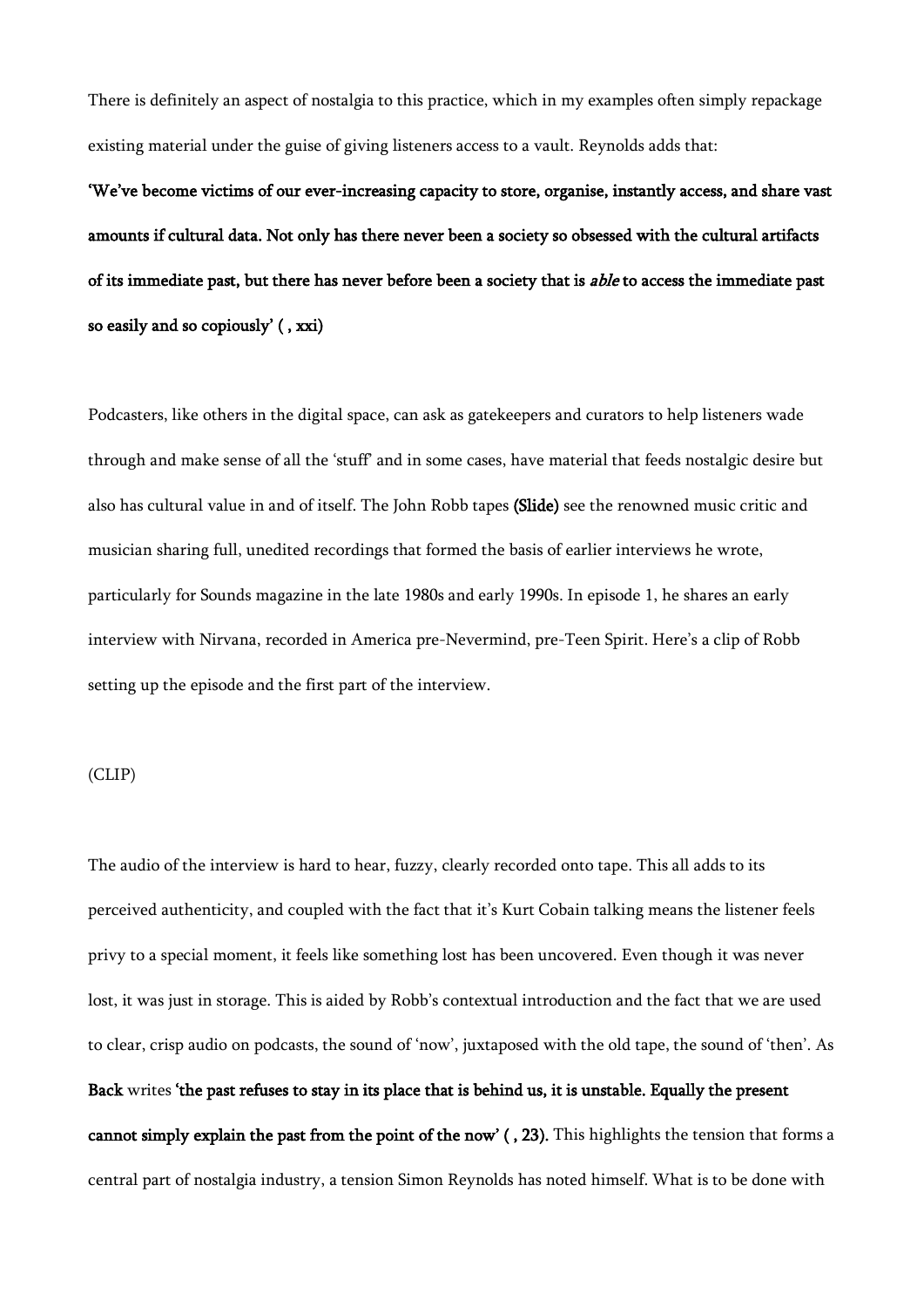the past, how to navigate the commercial and cultural opportunities proffered by the digital age morally and economically? There's no doubt that while Robb is a successful journalist, presenter and musician, part of him giving listeners access to his personal archive is to promote himself as someone with a history of experience that can be counted on to do a good job. The unedited interview with one of the most famous musicians of all time helps that cause, while also providing a service to fans of Nirvana and those interested in pop culture history more broadly. Reynolds writes that 'Nostalgia in the modern sense is an impossible emotion or at least an incurable one: the only remedy would involve time travel' (2012, xxv/xxvi). The John Robb tapes feel partly, like time travel and Robb isn't the only music journalist engaging in this form of time travel. Toure (Slide), former print and MTV journalist is using his successful podcast to open up his archives. Here's him introducing The Lost Tapes Vol. 1, a series of full length interviews with Jay-Z, Nas and Kanye West that in edited form, formed part of his MTV show, followed by again, a little snippet from the lost tape itself featuring Jay Z.

### (CLIP)

I'd like to move on now to talk about a podcast that animates its archive in a different way. The Paris Review (SLIDE) is a famous literary journal that features original writing in the form of memoir, short story and poetry alongside interviews with writers. Their podcast is released in series form, with each episode in a series based around a different theme. Each episode includes the dramatic reading of short stories and poems from the journal's archives, alongside new writing and like Robb and Toure, raw interview material from their illustrious archive, including conversations with personal favourites James Baldwin and Hunter S. Thompson, where the thrill of the language those writers used is matched with the unique cadence of their speaking voices. Elsewhere in the episodes, as mentioned, there are dramatic readings of work from the archive. Guests are invited to read short stories and poems, sometimes with a soundtrack and/or sonic landscape created alongside that builds an atmospheric, world-building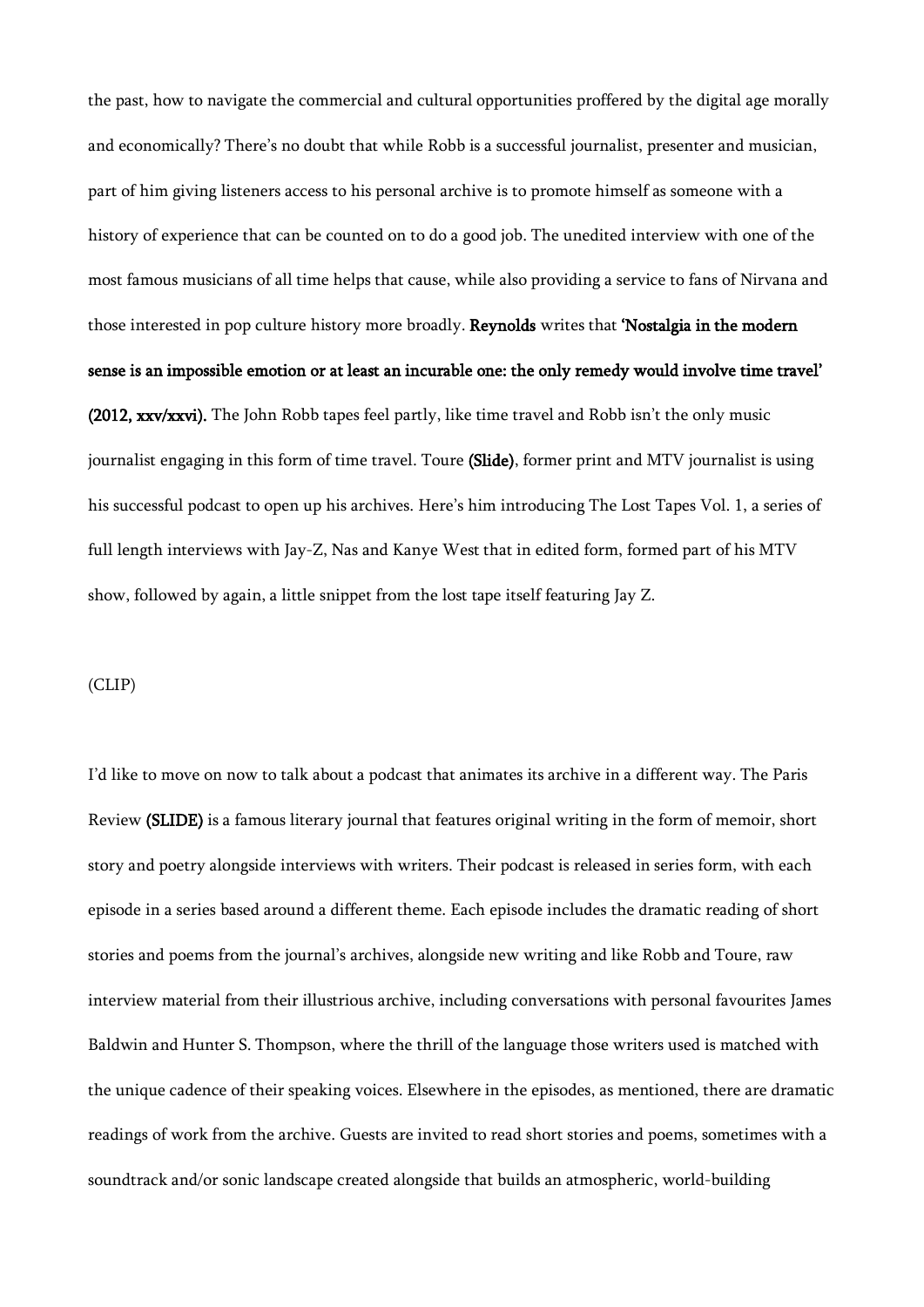accompaniment. Here is an example, Marc Maron reading Sam Lipsyte's short story The Worm In Philly, from episode 4, Missed Connections.

(CLIP)

I thought it would be nice to hear a podcast legend doing something different in podcast land.

There is undoubtedly a nostalgic, commercial element to The Paris Review showcasing its archive in the podcast space, but as the clip shows, podcasting offers the opportunity, not available when the journal first published a lot of the work in its archive, to create a platform of delivery for material that is dynamic and exciting, attracts new and different audiences and brings to life the stories in unique ways. The combination of material in each thematically curated episode ensures a diverse and vibrant listening experience while also hinting at the impressive depth of the journal's archive. It is an audio equivalent to the experience of reading the journal in a way that feels authentic to the mission of the journal, to provide readers, and now listeners, with access to great writers and great writing.

While those examples may feel only tangentially connected to the ideas of curation and sociological listening as active and political and maybe closer to ideas around commercialisation of archive material and nostalgia, listening to the episodes in depth provides a more nuanced appreciation of how they are all seeking to contextualise their own individual pasts with those of the cultural spaces they inhabit, be it rock, hip hop or literature.

Next I'd like to talk about my own practice, and how what I do on my film podcast, in association with Dr Dario Llinares - hopefully won't make him blush too much, sorry Dario - is an act of curation that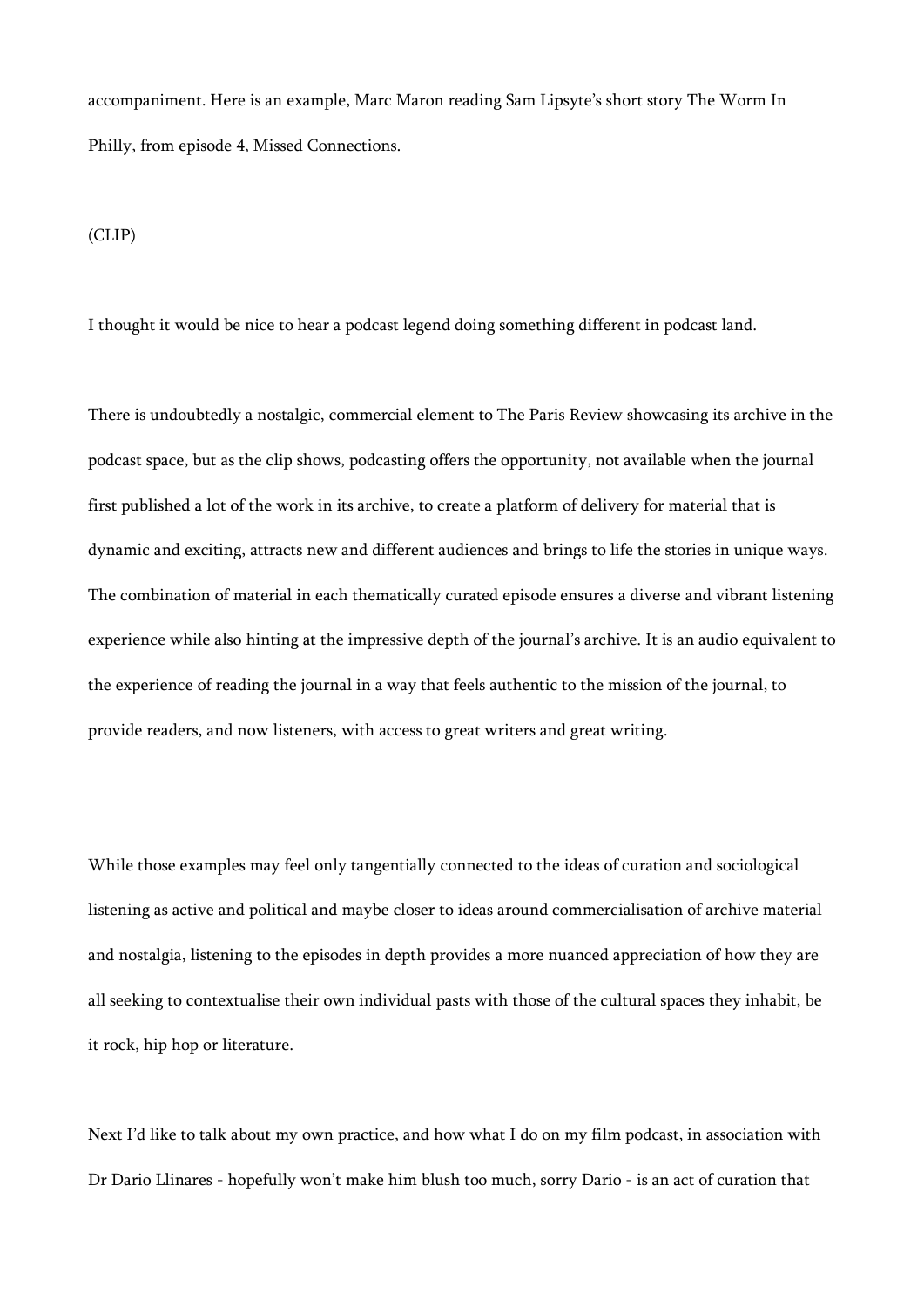will lead to the creation of an archive that represents our position in the cultural space we inhabit, which is film podcasting.

The CInematologists (SLIDE) is a successful film podcast that has been running for nearly 5 years and is and has partnered with BFI, MUBI, Curzon, Club Des Femmes and others. We have carved a niche based on how we discuss cinema - as critics, academics, practitioners and fans. This blend of approaches, rooted in our complex critical identities rather than as intentional avenues or types of discourse has resulted in a large following as the result is both accessible and in-depth. This has also attracted the partners listed above, and others, to give time and consideration to work that more mainstream podcasts may not have or give, while at the same time giving that work exposure to a large, diverse audience. Episodes can also take the shape of long-form interviews with filmmakers or academics, and most episodes feature me or Dario interviewing someone about the content or these of the episode. The podcast is based around the academic year, so it comes out across two seasons, annually. It is also often built around the live event screening of a film that forms the central thrust for that episode. This combination, and the fact that it is a research commitment on top of our full time academic positions means that the podcast is not and couldn't be a weekly show that responds to new releases and trends, not that we would per se be interested in that. It also means that there is a lot of discussion and thought that goes in to what we screen and want to talk about - sometimes aligned with our research interests, sometimes not - that results in a process of curation that is political, because we know that our events and episodes are a statement about our tastes and interests. We are also aware that in the contemporary moment there is a political dimension to curation based on the types of films and filmmakers covered in any regular, popular podcast, one we embrace. Here is Dario on a recent episode that was based around the work of little-known - criminally so - experimental filmmaker Scott Barley, and why dedicating episodes to the kind of work Scott makes is vital for us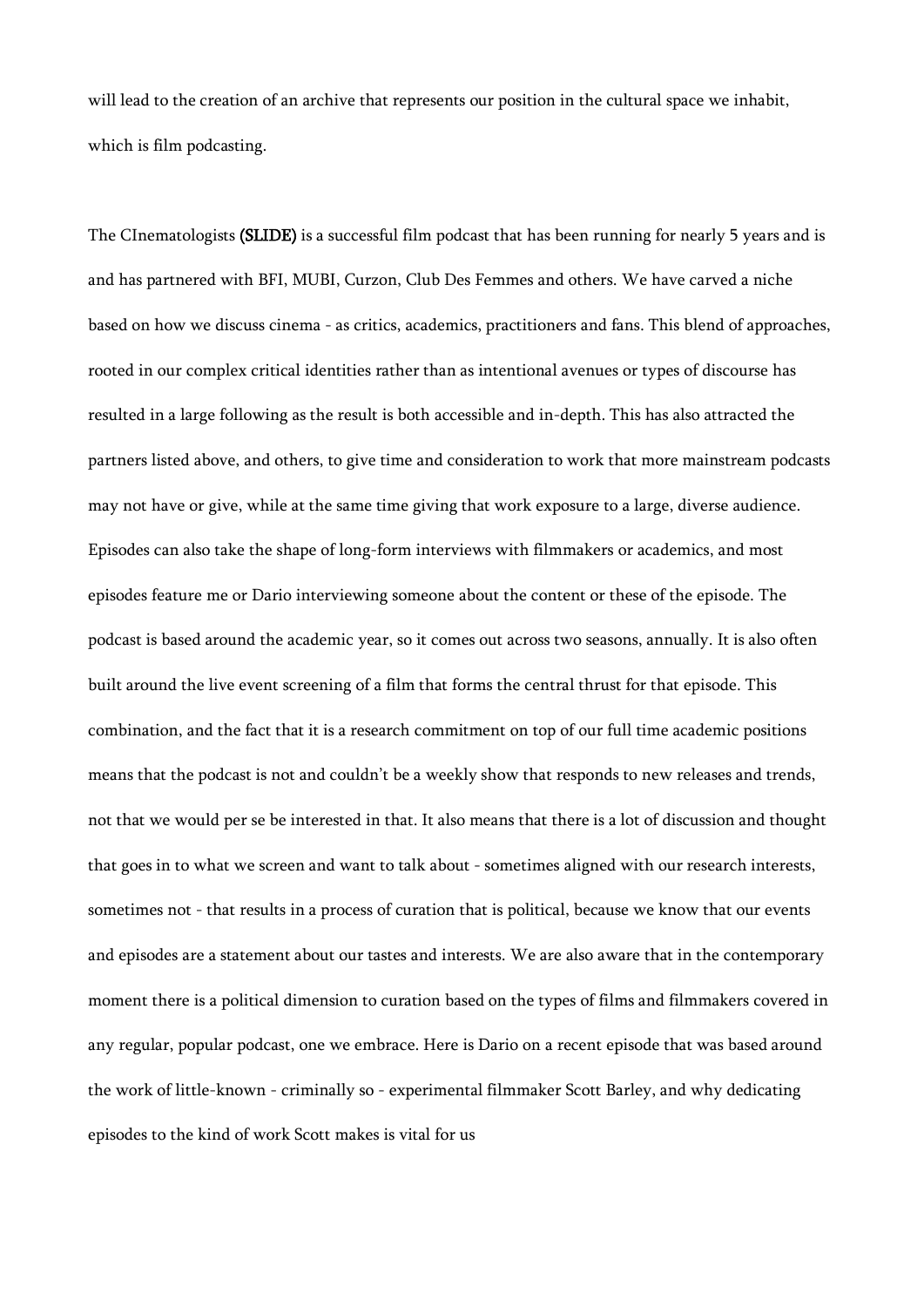## Oberst writes that 'the task of curating is to make junctions, to allow different elements to touch' ( , 01).

We believe that by placing Scott Barley's experimental work Sleep Has Her House, next to Jan De Bont's Speed, near an episode on comedy, near and episode on film-philosophy, does that curative work.

We are about to start our eleventh season, which will encompass our 100th episode. There is now a substantial body of material that is an archive of original critical commentary and interview material. It has been curated from a pragmatic standpoint - what will be able to get people to come out and see? What do we want to talk about? But, it's also an act of curation and archive building that says something about us and our world view and our cinephilia as a cohesive, single entity object. It allows us to reflect and make the future of the podcast a response to what we've done and allow us to further address issues, and erasures, and areas of contention and under-seen work.

Finally I'd like to talk about a podcast that is explicitly about reframing historical narratives and contexts. Programmer and film critic Ashley Clark says that programming is an act of 'narrative correction', a chance to right the wrongs of film and cultural history. This is aligned with Back's idea of sociological listening, which he says 'While the scale and complexity of global society may escape our total understanding, the sociologists can still pay attention to the fragments, the voices and stories that are otherwise passed over or ignored' ( , 01).

The Black Men Can't Jump In Hollywood podcast (SLIDE) is a successful podcast hosted by three rising black American comedians that explicitly addresses the historical context of representation of black actors and actresses in Hollywood and, by virtue of being a long-form analysis that covers representation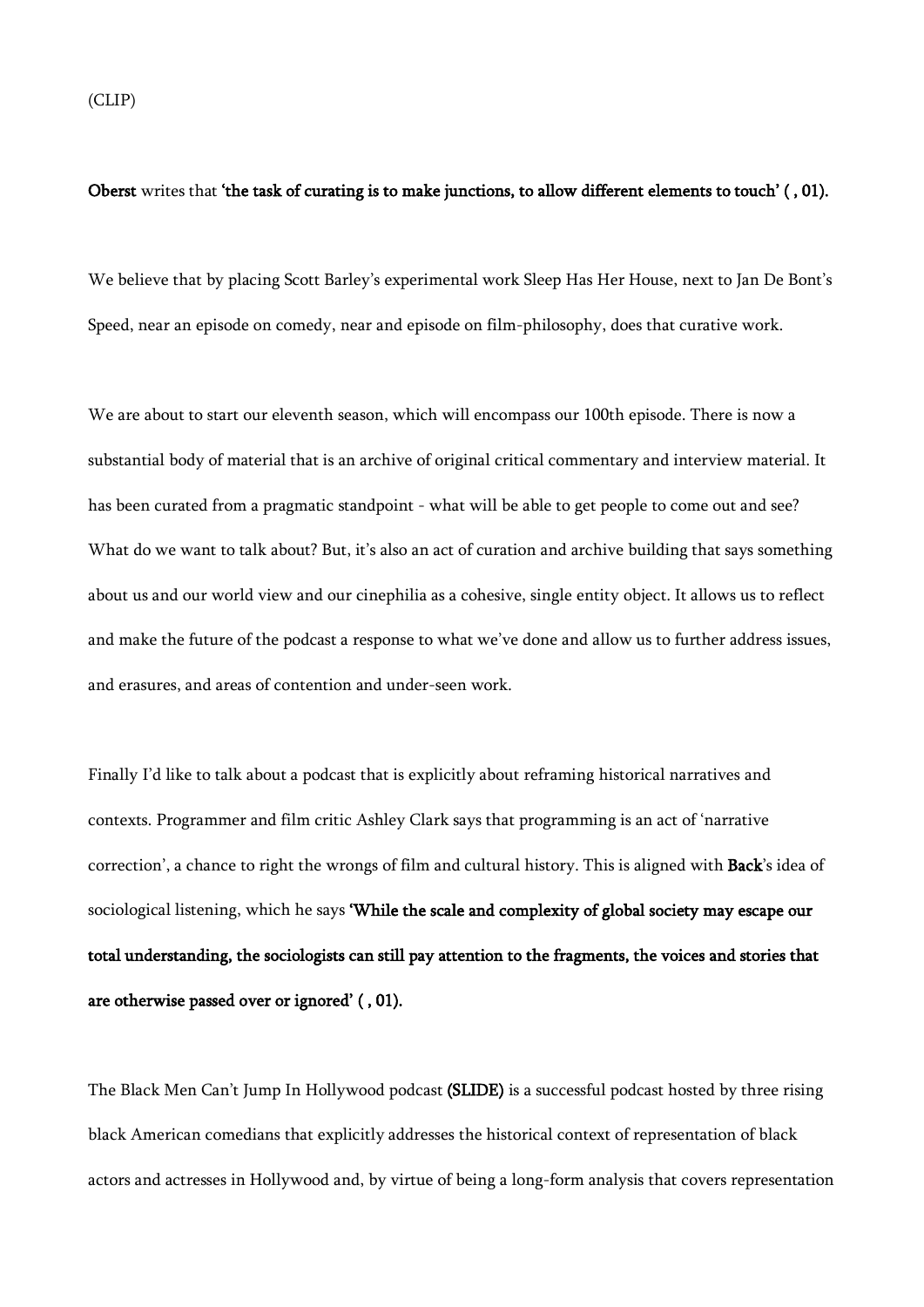and also industrial and social contexts, implicitly addresses the critical reception of films starring black actors and actresses. The show features a different film in each episode and ranges from the critically lauded, such as Spike Lee's BlackKklansman, to the critically ridiculed, their 2019 Christmas special focused on the Brian Levant directed Jingle All The Way. The hosts are explicit in their criticisms of the role Hollywood has played in sidelining and misrepresenting black actors historically and by choosing to dedicate often 90+ minutes to work previously dismissed as trash, from an informed and intelligent position, they are reframing the conversation about the labour of the actors involved in those works, if not always the films themselves.

Racquel Gates writes 'Representations do not do the work by themselves, and, to take it a step further, they may not even do the work that we presume them to do. When we refer to media as either positive or negative, we imply that the images push perceptions of blackness in one of two directions: either forward or backward. But is that their only function? What about resistant reading? And irony? And pleasure? Where do those factor in the equation? (2018, 14)

Nuance, new contexts, narrative correction, all aspects of the cultural conversation that podcasting has the potential to address.

Here's a fun clip from the episode on I, Robot, which indicates somewhat this approach and how it brings perspective to a film that upon release, would have been reviewed from a less sympathetic point of view in terms of race, due to the overwhelming dominance of white critics in mainstream film criticism.

(CLIP)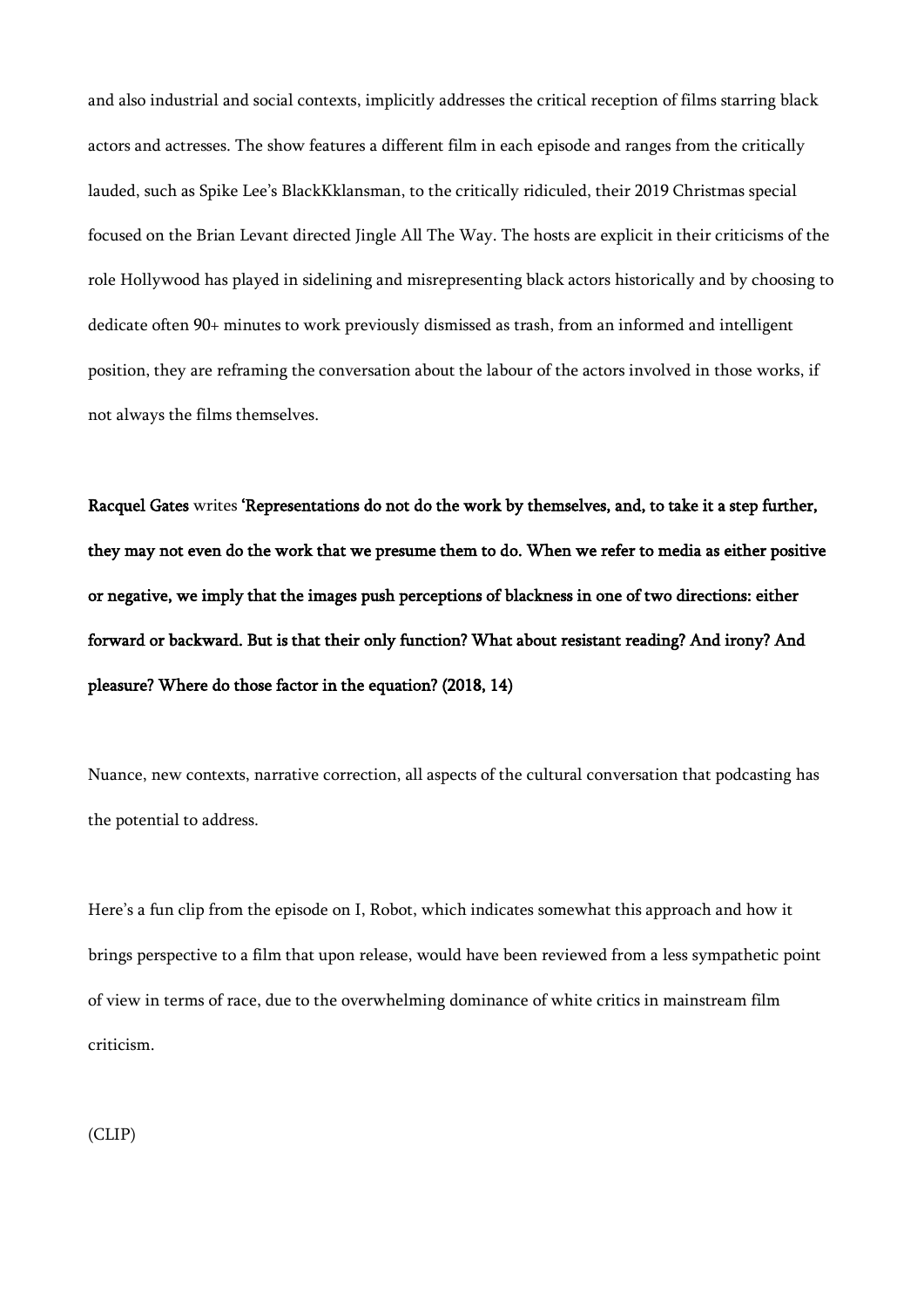Similar to The Cinematologists, The Black Men Can't Jump archive has been curated to speak to issues and ideas from a specific point of view, resulting in a body of work whereby the connections and juxtapositions speak as a single entity, one that is political. The Black Men Can't jump podcast reframes history, addressing the production and critical legacy of Hollywood filmmaking. As **Camus** said 'there is no culture without legacy' ( , 29) and podcasters are working at a time when there is an expectation to address the legacies of the past when discussing history, the future and the contemporary moment. As Back puts it 'as much as the here also contains the elsewhere, the now also contains the legacy of the past' ( , 22)

These are just some podcasts that are engaged with curation, sociological listening and the politics and tensions contained within them, and admittedly to varying degrees. They have picked up Back's invitation to engage in the process of sociological listening:

'In the first instance, the invitation to listen more is issued to sociologists and sociological researchers but it can be extended to include activists, journalists, artists, scholars, publics and even, perhaps, politicians. Its sense of purpose is best summed up as an attempt to remark upon the unremarkable, evidence the self-evident and relate the troubles contained in the smallest story to a larger, more worldly scale' ( , 22).

All the podcasts I've discussed today take the personal, the unremarkable, the smallest stories and repackage, reframe or represent them as meaningful to a hopefully, actively listening audience. They do a vital job of creating and maintaining valuable cultural archives that define and redefine the cultural spaces they inhabit, vital work at at time when as Oberst says 'so many archives are still homeless' (, 47).